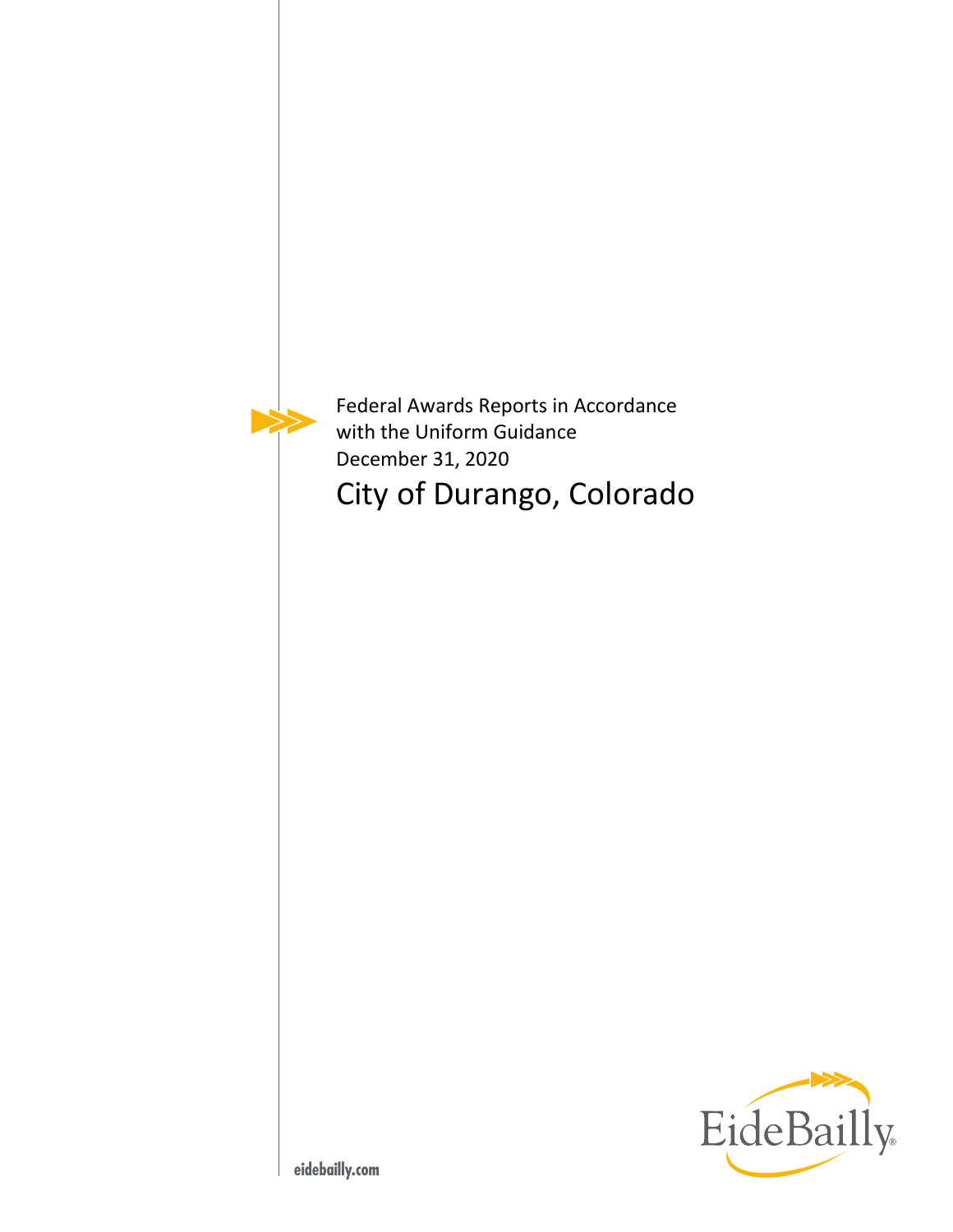|                                                                                                                                                                                                                          | PAGE(S)  |
|--------------------------------------------------------------------------------------------------------------------------------------------------------------------------------------------------------------------------|----------|
| Independent Auditor's Report on Internal Control over Financial Reporting and on Compliance<br>and Other Matters Based on an Audit of Financial Statements Performed in Accordance with<br>Government Auditing Standards | $1 - 2$  |
| Independent Auditor's Report on Compliance for Each Major Federal Program; Report on<br>Internal Control Over Compliance; and Report on the Schedule of Expenditures of<br>Federal Awards Required by Uniform Guidance   | $3 - 5$  |
| Schedule of Expenditures of Federal Awards                                                                                                                                                                               | 6        |
| Notes to the Schedule of Expenditures of Federal Awards                                                                                                                                                                  | 8        |
| Schedule of Findings and Questioned Costs                                                                                                                                                                                | $9 - 11$ |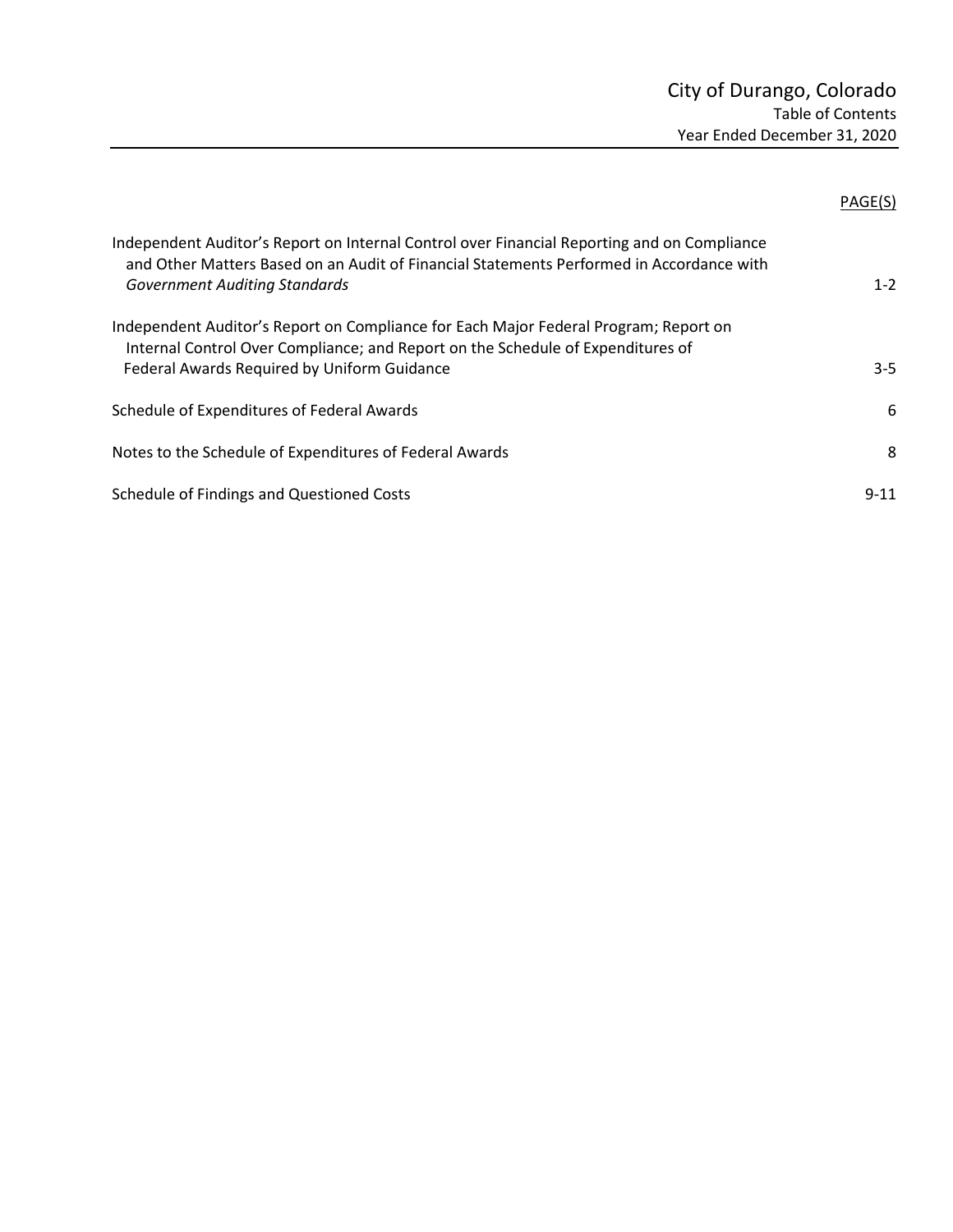

**CPAs & BUSINESS ADVISORS** 

# **Independent Auditor's Report on Internal Control over Financial Reporting and on Compliance and Other Matters Based on an Audit of Financial Statements Performed in Accordance with Government Auditing Standards**

Members of City Council City of Durango, Colorado

We have audited, in accordance with auditing standards generally accepted in the United States of America and the standards applicable to financial audits contained in *Government Auditing Standards*, issued by the Comptroller General of the United States, the financial statements of the governmental activities, the business-type activities, the discretely presented component unit, each major fund and the aggregate remaining fund information of the City of Durango (the City), as of and for the year ended December 31, 2020, and the related notes to the financial statements, which collectively comprise the City's basic financial statements and have issued our report thereon dated October 26, 2021.

#### **Internal Control over Financial Reporting**

In planning and performing our audit of the financial statements, we considered the City's internal control over financial reporting (internal control) as a basis for designing audit procedures that are appropriate in the circumstances for the purpose of expressing our opinions on the financial statements, but not for the purpose of expressing an opinion on the effectiveness of the City's internal control. Accordingly, we do not express an opinion on the effectiveness of the City's internal control.

A *deficiency in internal control* exists when the design or operation of a control does not allow management or employees, in the normal course of performing their assigned functions, to prevent, or detect and correct, misstatements on a timely basis. A *material weakness* is a deficiency, or a combination of deficiencies, in internal control, such that there is a reasonable possibility that a material misstatement of the entity's financial statements will not be prevented, or detected and corrected on a timely basis. A *significant deficiency* is a deficiency, or a combination of deficiencies, in internal control that is less severe than a material weakness, yet important enough to merit attention by those charged with governance.

Our consideration of internal control was for the limited purpose described in the first paragraph of this section and was not designed to identify all deficiencies in internal control that might be material weaknesses or significant deficiencies. Given these limitations, during our audit we did not identify any deficiencies in internal control that we consider to be material weaknesses. However, material weaknesses may exist that have not been identified.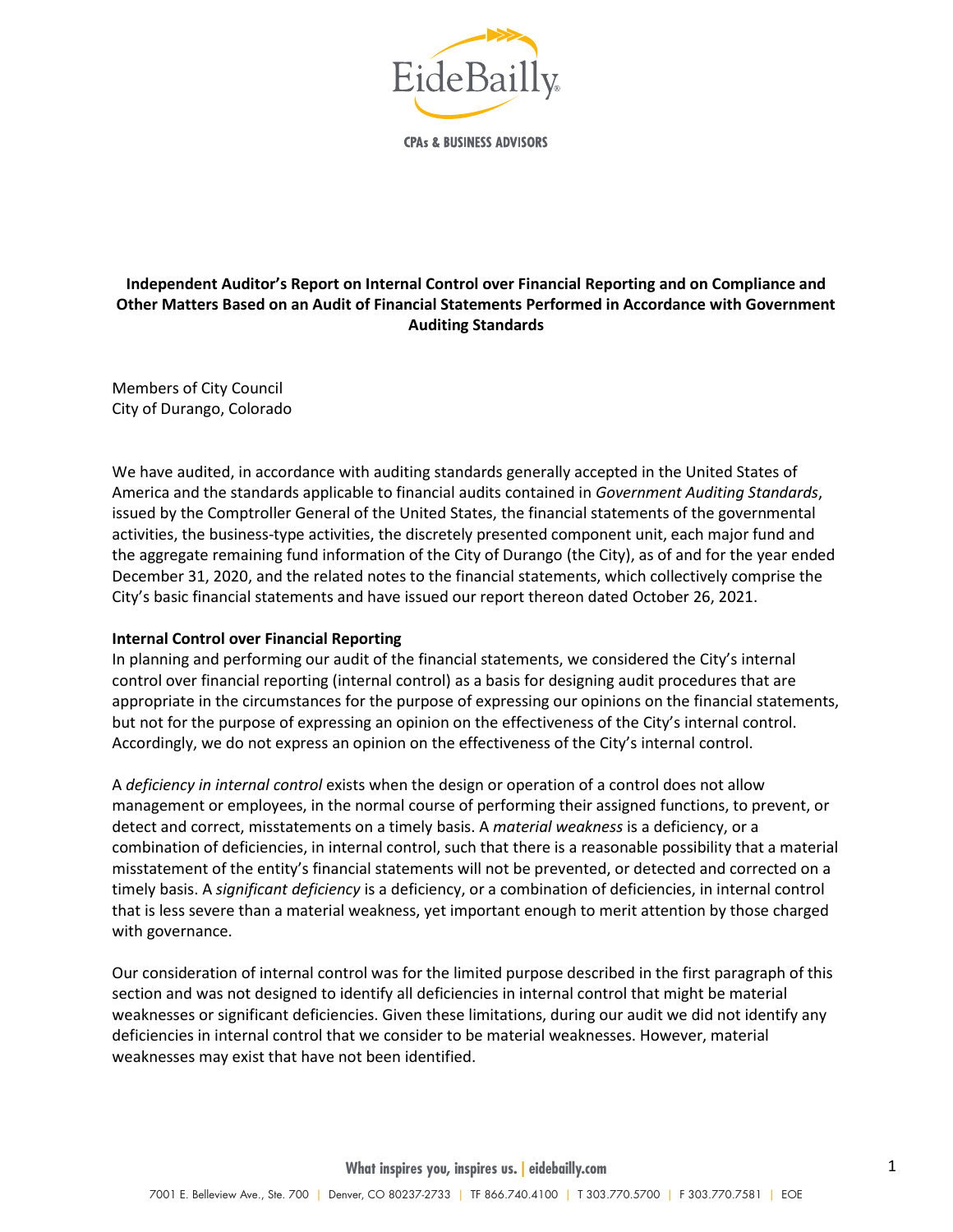#### **Compliance and Other Matters**

As part of obtaining reasonable assurance about whether City of Durango's financial statements are free from material misstatement, we performed tests of its compliance with certain provisions of laws, regulations, contracts, and grant agreements, noncompliance with which could have a direct and material effect on the financial statements. However, providing an opinion on compliance with those provisions was not an objective of our audit, and accordingly, we do not express such an opinion. The results of our tests disclosed no instances of noncompliance or other matters that are required to be reported under *Government Auditing Standards*.

#### **Purpose of this Report**

The purpose of this report is solely to describe the scope of our testing of internal control and compliance and the results of that testing, and not to provide an opinion on the effectiveness of the entity's internal control or on compliance. This report is an integral part of an audit performed in accordance with *Government Auditing Standards* in considering the entity's internal control and compliance. Accordingly, this communication is not suitable for any other purpose.

*Lade Sailly* LLP

October 26, 2021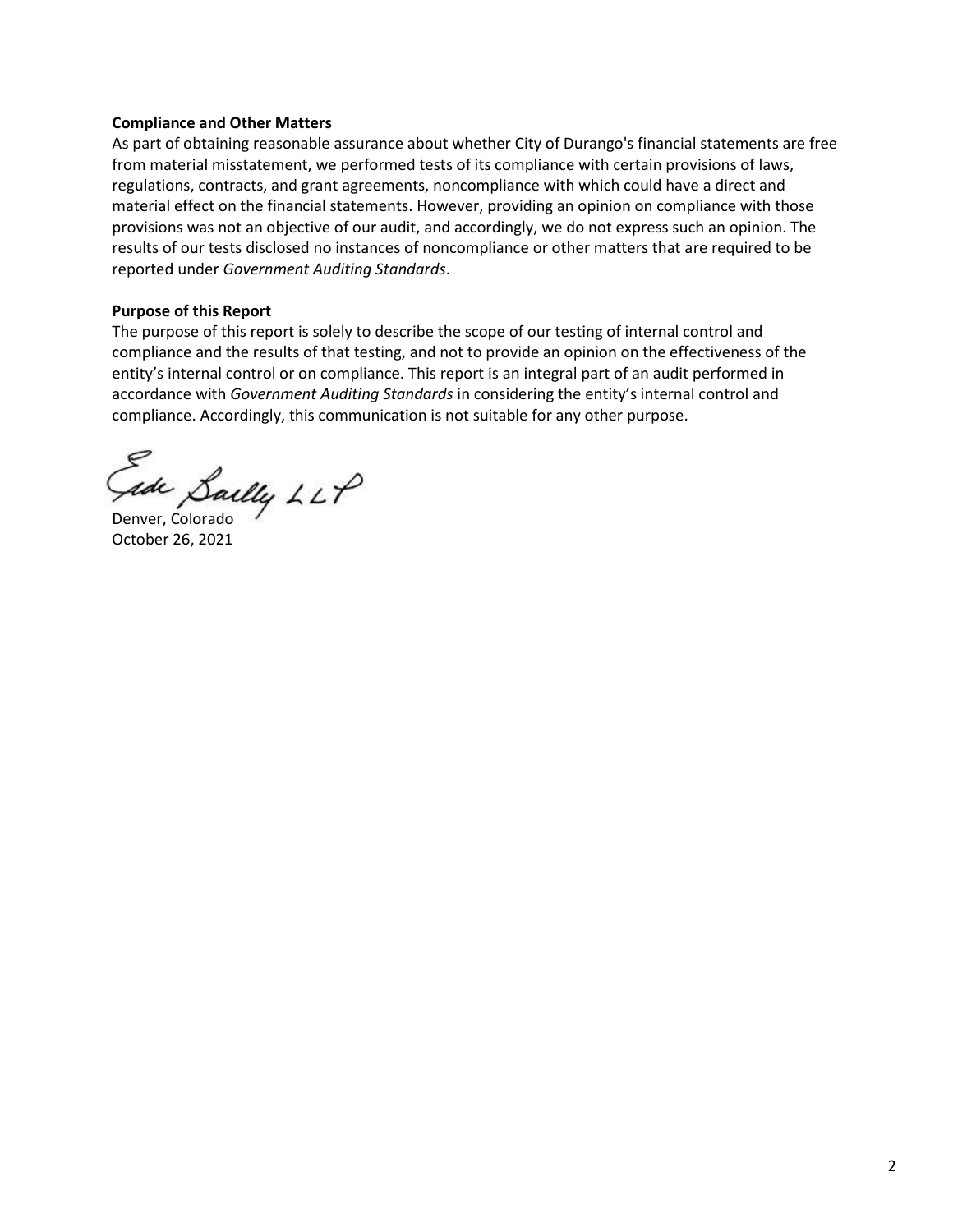

**CPAs & BUSINESS ADVISORS** 

# **Independent Auditor's Report on Compliance for Each Major Federal Program; Report on Internal Control over Compliance; and Report on the Schedule of Expenditures of Federal Awards Required by the Uniform Guidance**

Members of City Council City of Durango, Colorado

#### **Report on Compliance for Each Major Federal Program**

We have audited City of Durango's (the City) compliance with the types of compliance requirements described in the *OMB Compliance Supplement* that could have a direct and material effect on each of the City's major federal programs for the year ended December 31, 2020. The City's major federal programs are identified in the summary of auditor's results section of the accompanying schedule of findings and questioned costs.

#### **Management's Responsibility**

Management is responsible for compliance with federal statutes, regulations, and the terms and conditions of its federal awards applicable to its federal programs.

#### **Auditor's Responsibility**

Our responsibility is to express an opinion on compliance for each of the City's major federal programs based on our audit of the types of compliance requirements referred to above. We conducted our audit of compliance in accordance with auditing standards generally accepted in the United States of America; the standards applicable to financial audits contained in *Government Auditing Standards*, issued by the Comptroller General of the United States; and the audit requirements of Title 2 U.S. *Code of Federal Regulations* Part 200, *Uniform Administrative Requirements, Cost Principles, and Audit Requirements for Federal Awards* (Uniform Guidance). Those standards and the Uniform Guidance require that we plan and perform the audit to obtain reasonable assurance about whether noncompliance with the types of compliance requirements referred to above that could have a direct and material effect on a major federal program occurred. An audit includes examining, on a test basis, evidence about the City's compliance with those requirements and performing such other procedures as we considered necessary in the circumstances.

We believe that our audit provides a reasonable basis for our qualified and unmodified opinions on compliance for the major federal programs. However, our audit does not provide a legal determination of the City's compliance.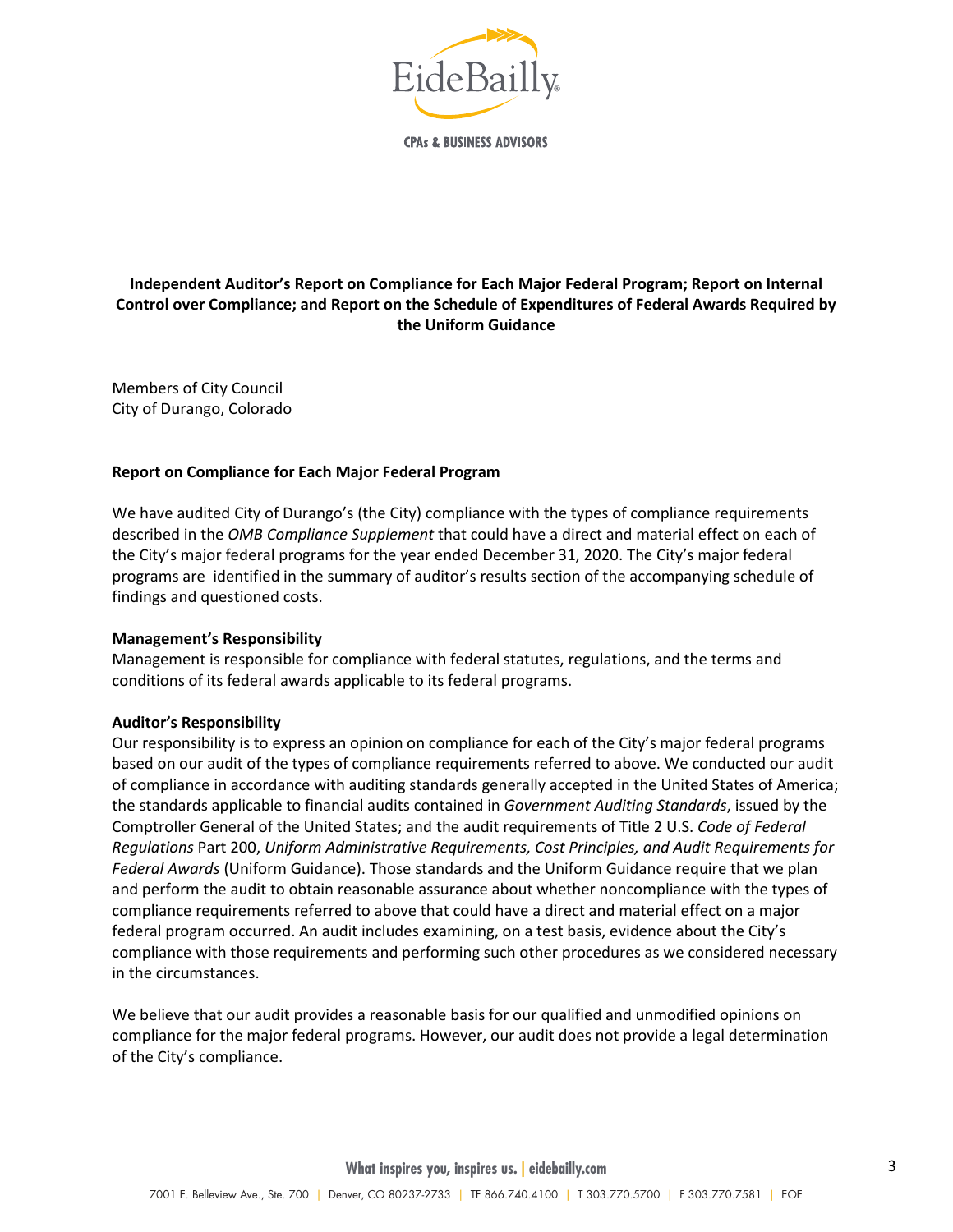#### **Basis for Qualified Opinion on #15.524, Recreation Resources Management**

As described in the accompanying schedule of findings and questioned costs, City of Durango did not comply with requirements regarding CFDA 15.524 Recreation Resources Management as described in finding number 2020-001 for Program Income, Cash Management, and Reporting. Compliance with such requirements is necessary, in our opinion, for City of Durango to comply with the requirements applicable to that program.

#### **Qualified Opinion on #15.524, Recreation Resources Management**

In our opinion, except for the noncompliance described in the Basis for Qualified Opinion paragraph, City of Durango complied, in all material respects, with the types of compliance requirements referred to above that could have a direct and material effect on Recreation Resources Management for the year ended December 31, 2020.

#### **Opinion on Each of the Other Major Federal Programs**

In our opinion, the City of Durango complied, in all material respects, with the types of compliance requirements referred to above that could have a direct and material effect on each of its other major federal programs identified in the summary of auditor's results section of the accompanying schedule of findings and questioned costs for the year ended December 31, 2020.

#### **Report on Internal Control over Compliance**

Management of the City is responsible for establishing and maintaining effective internal control over compliance with the types of compliance requirements referred to above. In planning and performing our audit of compliance, we considered the City's internal control over compliance with the types of requirements that could have a direct and material effect on each major federal program to determine the auditing procedures that are appropriate in the circumstances for the purpose of expressing an opinion on compliance for each major federal program and to test and report on internal control over compliance in accordance with the Uniform Guidance, but not for the purpose of expressing an opinion on the effectiveness of internal control over compliance. Accordingly, we do not express an opinion on the effectiveness of the City's internal control over compliance.

*A deficiency in internal control over compliance* exists when the design or operation of a control over compliance does not allow management or employees, in the normal course of performing their assigned functions, to prevent, or detect and correct, noncompliance with a type of compliance requirement of a federal program on a timely basis. *A material weakness in internal control over compliance* is a deficiency, or a combination of deficiencies, in internal control over compliance, such that there is a reasonable possibility that material noncompliance with a type of compliance requirement of a federal program will not be prevented, or detected and corrected, on a timely basis. *A significant deficiency in internal control over compliance* is a deficiency, or a combination of deficiencies, in internal control over compliance with a type of compliance requirement of a federal program that is less severe than a material weakness in internal control over compliance, yet important enough to merit attention by those charged with governance.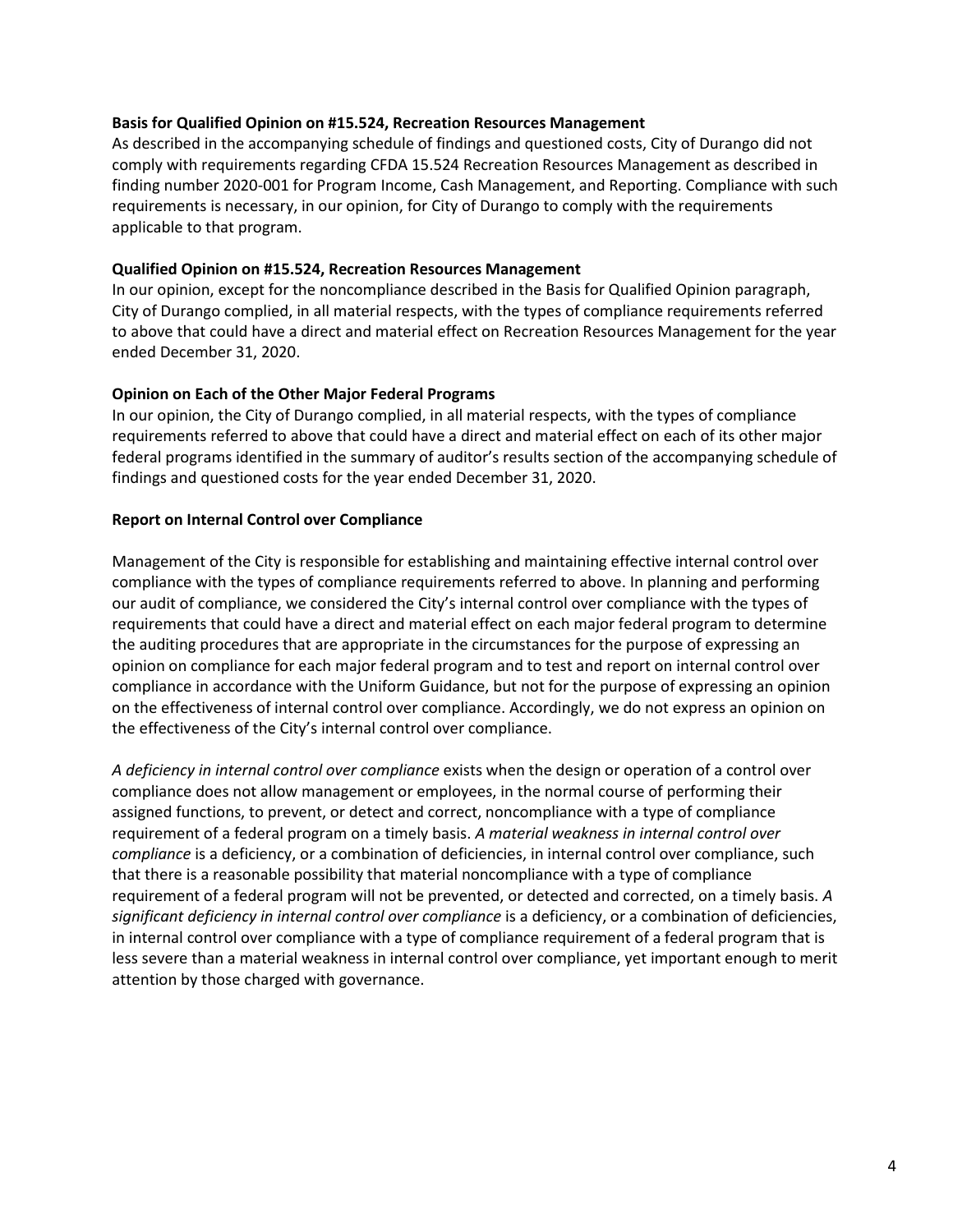Our consideration of internal control over compliance was for the limited purpose described in the first paragraph of this section and was not designed to identify all deficiencies in internal control over compliance that might be material weaknesses and significant deficiencies and therefore, material weaknesses and significant deficiencies may exist that have not been identified. We identified certain deficiencies in internal control over compliance described in the accompanying schedule of findings and questioned costs as item 2020-001 that we consider to be a material weakness.

City of Durango's response to the internal control over compliance finding identified in our audit is described in the accompanying schedule of findings and questioned costs and corrective action plan. City of Durango's response was not subjected to the auditing procedures applied in the audit of compliance and, accordingly, we express no opinion on the response.

The purpose of this report on internal control over compliance is solely to describe the scope of our testing of internal control over compliance and the results of that testing based on the requirements of the Uniform Guidance. Accordingly, this report is not suitable for any other purpose.

#### **Report on Schedule of Expenditures of Federal Awards Required by the Uniform Guidance**

We have audited the financial statements of the governmental activities, the business-type activities, the discretely presented component unit, each major fund, and the aggregate remaining fund information of the City as of and for the year ended December 31, 2020, and the related notes to the financial statements, which collectively comprise the City's basic financial statements. We issued our report thereon dated October 26, 2021, which contained unmodified opinions on those financial statements. Our audit was conducted for the purpose of forming opinions on the financial statements that collectively comprise the basic financial statements. The accompanying schedule of expenditures of federal awards is presented for purposes of additional analysis as required by the Uniform Guidance and is not a required part of the basic financial statements. Such information is the responsibility of management and was derived from and relates directly to the underlying accounting and other records used to prepare the basic financial statements. The information has been subjected to the auditing procedures applied in the audit of the financial statements and certain additional procedures, including comparing and reconciling such information directly to the underlying accounting and other records used to prepare the basic financial statements or to the basic financial statements themselves, and other additional procedures in accordance with auditing standards generally accepted in the United States of America. In our opinion, the schedule of expenditures of federal awards is fairly stated in all material respects in relation to the basic financial statements as a whole.

*Lade Sailly LLP* 

October 26, 2021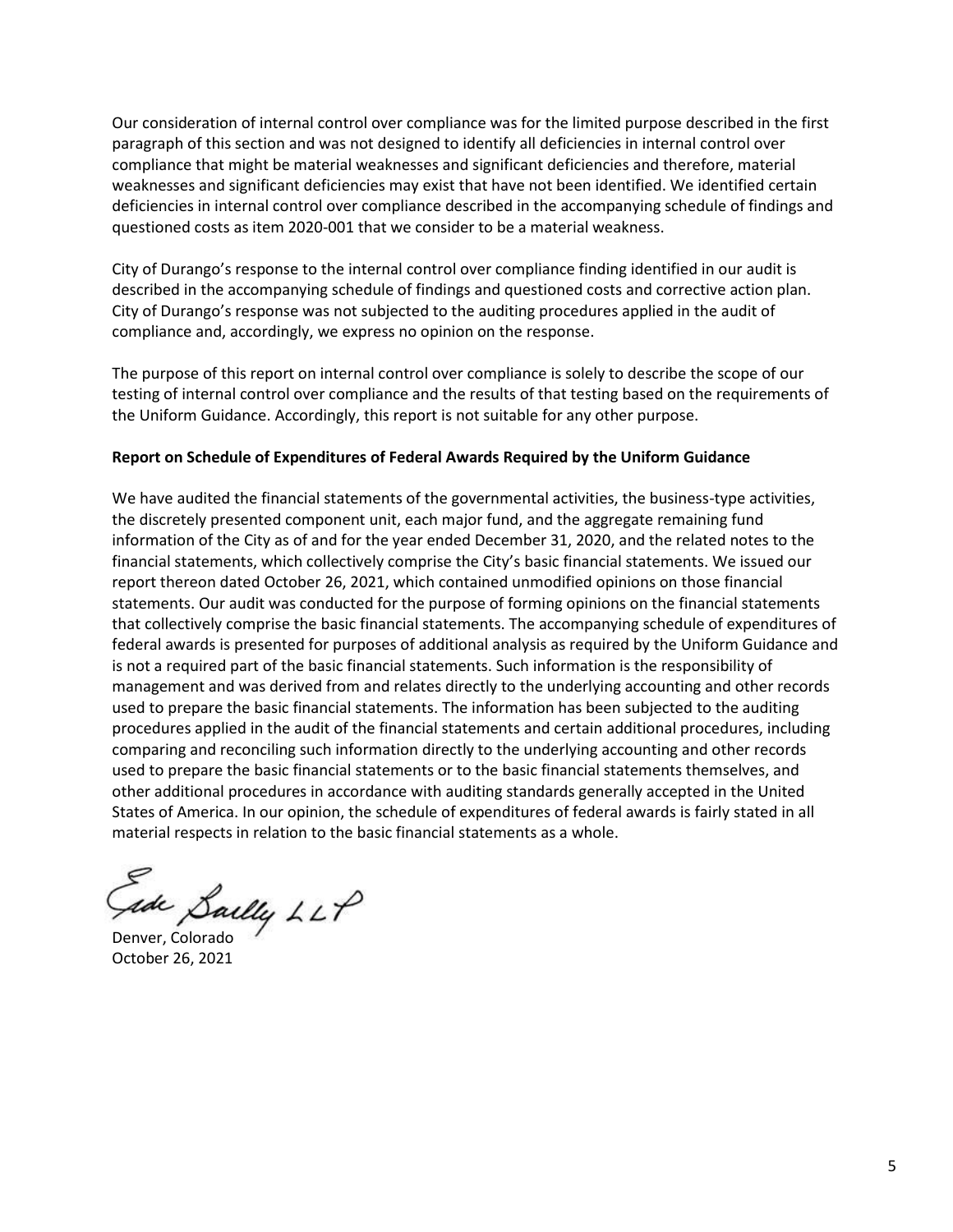#### **City of Durango, Colorado** *Schedule of Expenditures of Federal Awards For the Year Ended December 31, 2020*

| <b>Federal Grantor/Pass-Through</b><br><b>Grantor/Program or Cluster Title</b> | Federal<br>Financial<br>Assistance<br>Listing/Federal<br><b>CFDA Number</b> | <b>Pass-Through Entity</b><br><b>Identifying Number</b> | Federal<br><b>Expenditures</b> | <b>Amounts Passed-</b><br>Through to<br><b>Subrecipients</b> |
|--------------------------------------------------------------------------------|-----------------------------------------------------------------------------|---------------------------------------------------------|--------------------------------|--------------------------------------------------------------|
| U.S. Department of Transportation:                                             |                                                                             |                                                         |                                |                                                              |
| Direct Funding:                                                                |                                                                             |                                                         |                                |                                                              |
| Airport Improvement Program - AIP 52                                           | 20.106                                                                      |                                                         | \$<br>327,546                  | \$                                                           |
| Airport Improvement Program - AIP 53                                           | 20.106                                                                      |                                                         | 1,719,943                      |                                                              |
| Airport Improvement Program - AIP 55                                           | 20.106                                                                      |                                                         | 1,786,121                      |                                                              |
| COVID-19 - Airport Improvement Program - AIP 56                                | 20.106                                                                      |                                                         | 996,694                        |                                                              |
| Total Airport Improvement Program                                              |                                                                             |                                                         | 4,830,304                      |                                                              |
| Pass-Through Program From:                                                     |                                                                             |                                                         |                                |                                                              |
| Colorado Department of Transportation                                          |                                                                             |                                                         |                                |                                                              |
| Highway Planning and Construction Cluster                                      |                                                                             |                                                         |                                |                                                              |
| Highway Planning and Construction                                              | 20.205                                                                      | 17-HA5-ZH-00140-M0003                                   | 843,792                        |                                                              |
| Formula Grants for Rural Areas and Tribal Transit                              | 20.509                                                                      | 20-HTR-ZL-03099                                         | 673,676                        |                                                              |
| Program                                                                        |                                                                             |                                                         |                                |                                                              |
| COVID-19 - Formula Grants for Rural Areas and                                  |                                                                             |                                                         |                                |                                                              |
| <b>Tribal Transit Program</b>                                                  | 20.509                                                                      | 20-HTR-ZL-03218                                         | 367,658                        |                                                              |
| Total Formula Grants for Rural Areas and                                       |                                                                             |                                                         |                                |                                                              |
| <b>Tribal Transit Program</b>                                                  |                                                                             |                                                         | 1,041,334                      |                                                              |
| Enhanced Mobility of Seniors and Individuals with                              |                                                                             |                                                         |                                |                                                              |
| <b>Disabilities Cluster</b>                                                    |                                                                             |                                                         |                                |                                                              |
| Enhanced Mobility of Seniors and Individuals with                              |                                                                             |                                                         |                                |                                                              |
| <b>Disabilities</b>                                                            | 20.513                                                                      | 20-HTR-ZL-03133                                         | 66,897                         |                                                              |
| Buses and Bus Facilities, Competitive, and Low or                              |                                                                             |                                                         |                                |                                                              |
| No Emissions Programs Cluster                                                  |                                                                             |                                                         |                                |                                                              |
| FTA Buses and Bus Facilities Grant                                             | 20.526                                                                      | 19-HTR-ZL-00062                                         | 263,996                        |                                                              |
| FTA Buses and Bus Facilities Grant                                             | 20.526                                                                      | 19-HTR-ZL-00192                                         | 207,801                        |                                                              |
| Total Buses and Bus Facilities Formula &                                       |                                                                             |                                                         |                                |                                                              |
| Discretionary Programs Cluster                                                 |                                                                             |                                                         | 471,797                        |                                                              |
|                                                                                |                                                                             |                                                         |                                |                                                              |
| <b>Total Colorado Department of Transportation</b>                             |                                                                             |                                                         | 2,423,820                      |                                                              |
| Total U.S. Department of Transportation                                        |                                                                             |                                                         | 7,254,124                      |                                                              |
| U.S. Department of Treasury                                                    |                                                                             |                                                         |                                |                                                              |
| Pass-Through Program From:                                                     |                                                                             |                                                         |                                |                                                              |
| <b>Colarado Department of Local Affairs</b>                                    |                                                                             |                                                         |                                |                                                              |
| COVID-19 - Coronavirus Relief Fund Program                                     | 21.019                                                                      | CVRF CM-124                                             | 861,196                        |                                                              |
| Total U.S. Department of Treasury                                              |                                                                             |                                                         | 861,196                        |                                                              |
| U.S. Department of Homeland Security:                                          |                                                                             |                                                         |                                |                                                              |
| Pass-Through Program From:                                                     |                                                                             |                                                         |                                |                                                              |
| Colorado Department of Homeland Security and                                   |                                                                             |                                                         |                                |                                                              |
| <b>Emergency Management</b>                                                    |                                                                             |                                                         |                                |                                                              |
| <b>Emergency Management Performance Grant</b>                                  | 97.042                                                                      | EMD-2020-20EM-21-63                                     | 30,000                         |                                                              |
| <b>Emergency Management Performance Grant</b>                                  | 97.042                                                                      | EMD-2019-EP-00006                                       | 625                            |                                                              |
| Total U.S. Department of Homeland Security                                     |                                                                             |                                                         | 30,625                         |                                                              |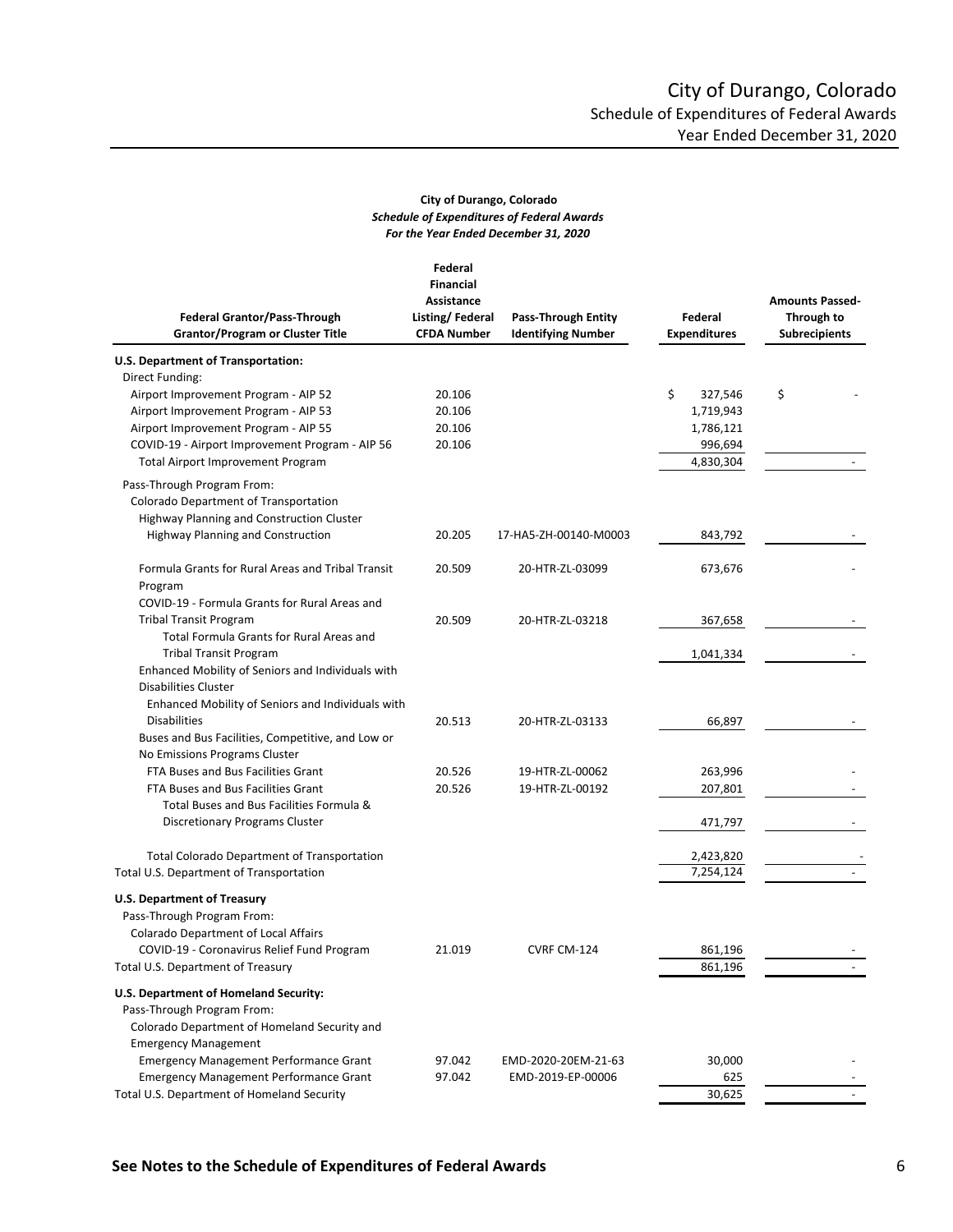# City of Durango, Colorado Schedule of Expenditures of Federal Awards Year Ended December 31, 2020

| Federal Grantor/Pass-Through<br><b>Grantor/Program or Cluster Title</b>                          | Federal<br><b>Financial</b><br>Assistance<br>Listing/Federal<br><b>CFDA Number</b> | <b>Pass-Through Entity</b><br><b>Identifying Number</b> | Federal<br><b>Expenditures</b> | <b>Amounts Passed-</b><br>Through to<br><b>Subrecipients</b> |
|--------------------------------------------------------------------------------------------------|------------------------------------------------------------------------------------|---------------------------------------------------------|--------------------------------|--------------------------------------------------------------|
| U.S. Department of Housing and Urban Development:                                                |                                                                                    |                                                         |                                |                                                              |
| Pass-Through Program From:                                                                       |                                                                                    |                                                         |                                |                                                              |
| Colorado Department of Local Affairs<br><b>Community Development Block Grant</b>                 | 14.228                                                                             | 19-047                                                  | 404,000                        | 404,000                                                      |
| <b>Total Community Development Block Grant</b>                                                   |                                                                                    |                                                         | 404,000                        | 404,000                                                      |
| Total U.S. Department of Housing and Urban                                                       |                                                                                    |                                                         |                                |                                                              |
| Development                                                                                      |                                                                                    |                                                         | 404,000                        | 404,000                                                      |
| <b>Environmental Protection Agency:</b>                                                          |                                                                                    |                                                         |                                |                                                              |
| Pass-Through Program From:                                                                       |                                                                                    |                                                         |                                |                                                              |
| Colorado Water Resources & Power Development<br>Authority                                        |                                                                                    |                                                         |                                |                                                              |
| Capital Grants for Clean Water State Revolving                                                   |                                                                                    |                                                         |                                |                                                              |
| <b>Fund Cluster</b>                                                                              | 66.458                                                                             |                                                         | 167,208                        |                                                              |
| Total Capital Grants for Clean Water State                                                       |                                                                                    |                                                         |                                |                                                              |
| Revolving Fund Cluster                                                                           |                                                                                    |                                                         | 167,208                        |                                                              |
| <b>Total Environmental Protection Agency</b>                                                     |                                                                                    |                                                         | 167,208                        |                                                              |
| U.S. Department of Interior                                                                      |                                                                                    |                                                         |                                |                                                              |
| <b>Bureau of Reclamation</b>                                                                     |                                                                                    |                                                         |                                |                                                              |
| Direct Funding:                                                                                  |                                                                                    |                                                         |                                |                                                              |
| <b>Recreation Resources Management</b><br>Total U.S. Department of Interior                      | 15.524                                                                             |                                                         | 832,915<br>832,915             |                                                              |
|                                                                                                  |                                                                                    |                                                         |                                |                                                              |
| <b>Department of Justice</b>                                                                     |                                                                                    |                                                         |                                |                                                              |
| Direct Funding:<br><b>Bulletproof Vest Partnership</b>                                           | 16.607                                                                             |                                                         | 1,806                          |                                                              |
| <b>Equitable Sharing Program</b>                                                                 | 16.922                                                                             |                                                         | 66,632                         |                                                              |
|                                                                                                  |                                                                                    |                                                         |                                |                                                              |
| Pass-Through Program From:                                                                       |                                                                                    |                                                         |                                |                                                              |
| Pagosa Springs Police Department                                                                 |                                                                                    |                                                         |                                |                                                              |
| Missing Children's Assistance                                                                    | 16.543                                                                             |                                                         | 3,700                          |                                                              |
| <b>Total Missing Children's Assistance</b>                                                       |                                                                                    |                                                         | 3,700                          |                                                              |
| <b>Total Department of Justice</b>                                                               |                                                                                    |                                                         | 72,138                         |                                                              |
| Institute of Museum and Library Services                                                         |                                                                                    |                                                         |                                |                                                              |
| Pass-Through Program From:                                                                       |                                                                                    |                                                         |                                |                                                              |
| Colorado Department of Education                                                                 |                                                                                    |                                                         |                                |                                                              |
| COVID-19 - Grants to States                                                                      | 45.310                                                                             |                                                         | 10,000                         |                                                              |
| Total Institute of Museum and Library Services                                                   |                                                                                    |                                                         | 10,000                         |                                                              |
| US Department of Health & Human Services                                                         |                                                                                    |                                                         |                                |                                                              |
| Pass-Through Program From:                                                                       |                                                                                    |                                                         |                                |                                                              |
| Colorado Office of Early Childhood Development                                                   |                                                                                    |                                                         |                                |                                                              |
| Child Care and Development Block Grant Cluster<br>Total US Department of Health & Human Services | 93.575                                                                             |                                                         | 3,125<br>3,125                 |                                                              |
|                                                                                                  |                                                                                    |                                                         |                                |                                                              |
| <b>Total Federal Financial Assistance</b>                                                        |                                                                                    |                                                         | 9,635,331<br>s                 | \$<br>404,000                                                |

\* Pass-through entity identifying number not available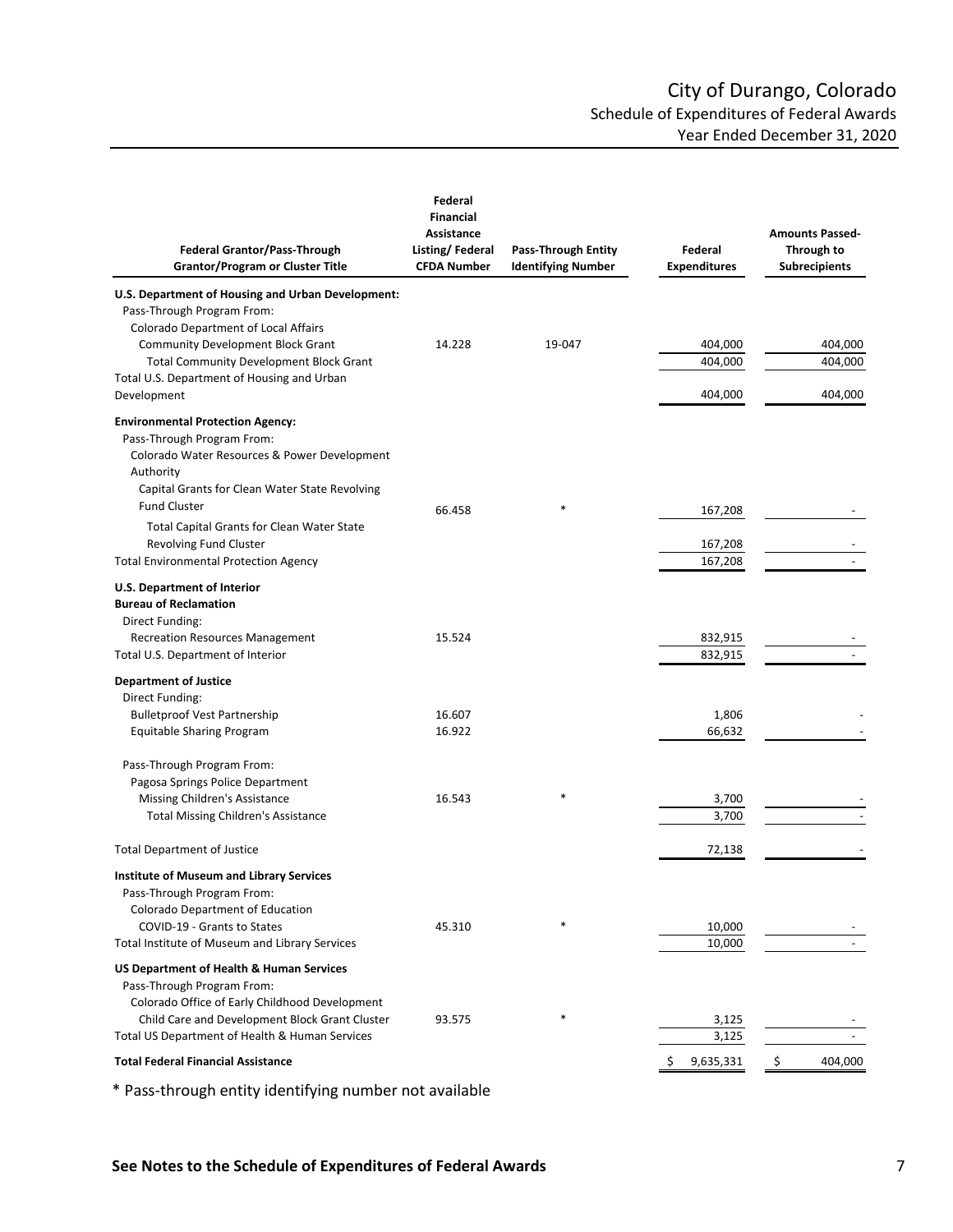## **Note A – Basis of Presentation**

The accompanying schedule of expenditures of federal awards (the schedule) includes federal award activity of the City of Durango, Colorado (the City) under programs of the federal government for the year ended December 31, 2020. The information is presented in accordance with the requirements of Title 2 U.S. *Code of Federal Regulations Part 200, Uniform Administrative Requirements, Cost Principles, and Audit Requirements for Federal Awards* (Uniform Guidance). Because the schedule presents only a selected portion of the operations of the City, it is not intended to and does not present the financial position, changes in net position / fund balance, or cash flows of the City.

# **Note B – Summary of Significant Accounting Policies**

Expenditures reported in the schedule are reported on the modified accrual basis of accounting, except for 1) expenditures received from the Federal Aviation Administration (FAA) which are reported on the accrual basis of accounting, and 2) subrecipient expenditures, which are recorded on the cash basis. When applicable, such expenditures are recognized following the cost principles contained in the Uniform Guidance, wherein certain types of expenditures are not allowable or are limited to reimbursement.

### **Note C – Indirect Cost Rate**

The City does not draw for indirect administrative expenses and has not elected to use the 10% de minimus cost rate.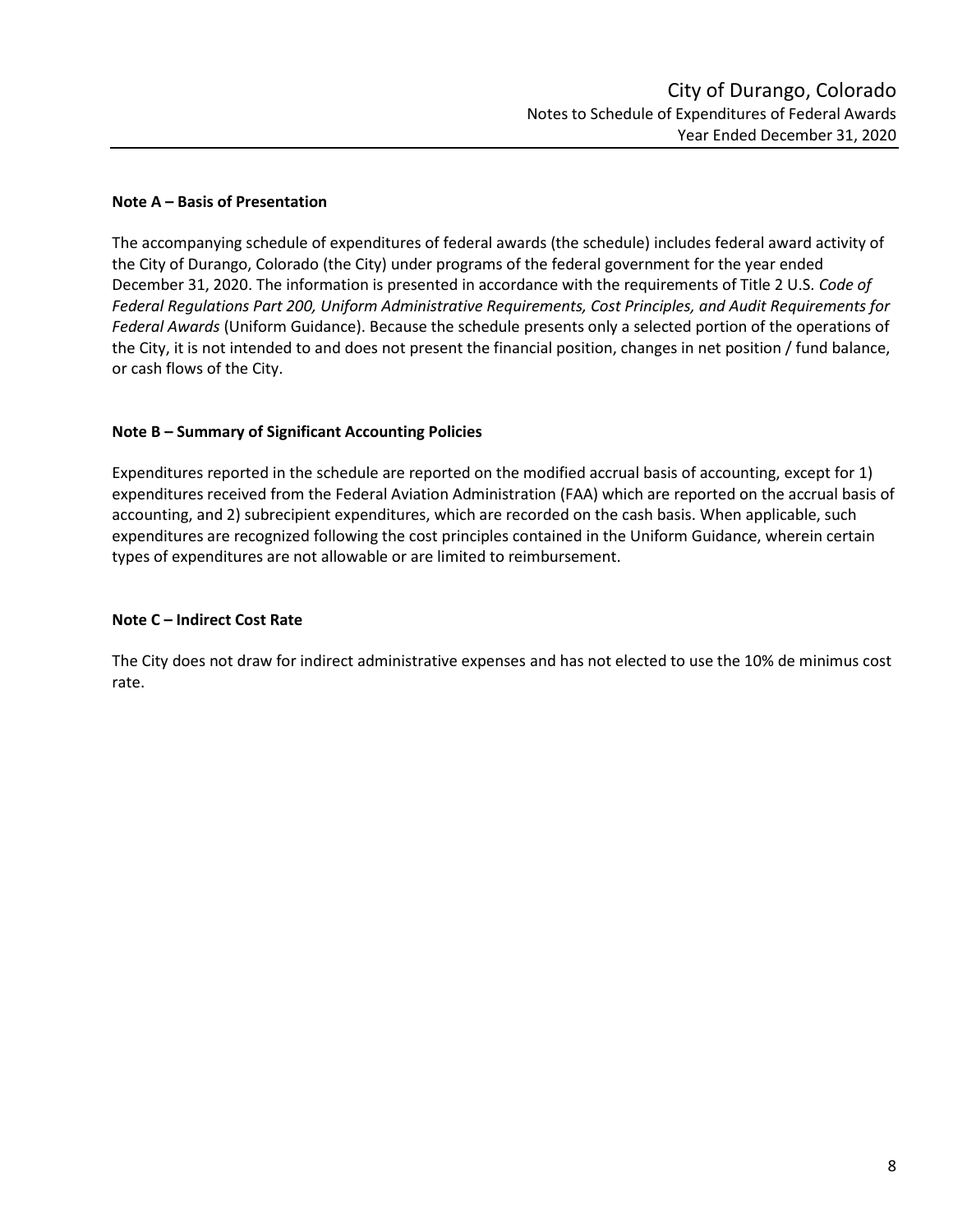# City of Durango, Colorado

Schedule of Findings and Questioned Costs

Year Ended December 31, 2020

# **Section I – Summary of Auditor's Results**

| <b>Financial Statements</b>                                      |                                                                                                                                                                              |
|------------------------------------------------------------------|------------------------------------------------------------------------------------------------------------------------------------------------------------------------------|
| Type of auditor's report issued                                  | Unmodified                                                                                                                                                                   |
| Internal control over financial reporting:                       |                                                                                                                                                                              |
| Material weaknesses identified                                   | None Reported                                                                                                                                                                |
| Significant deficiencies identified not                          |                                                                                                                                                                              |
| considered to be material weaknesses                             | None Reported                                                                                                                                                                |
| Noncompliance material to financial statements noted?            | No                                                                                                                                                                           |
| <b>Federal Awards</b>                                            |                                                                                                                                                                              |
| Internal control over major program:                             |                                                                                                                                                                              |
| Material weaknesses identified                                   | Yes                                                                                                                                                                          |
| Significant deficiencies identified not                          |                                                                                                                                                                              |
| considered to be material weaknesses                             | None Reported                                                                                                                                                                |
|                                                                  | Unmodified for all major federal<br>programs except for Recreation<br>Resources Management, which was<br>qualified for the program income,<br>cash management, and reporting |
| Type of auditor's report issued on compliance for major programs | requirements.                                                                                                                                                                |
| Any audit findings disclosed that are required to be reported    |                                                                                                                                                                              |
| in accordance with Uniform Guidance 2 CFR 200.516:               | Yes                                                                                                                                                                          |
| Identification of major program:                                 |                                                                                                                                                                              |
| Name of Federal Program                                          | CFDA Number                                                                                                                                                                  |
| <b>Recreation Resources Management</b>                           | 15.524                                                                                                                                                                       |
| Airport Improvement Program                                      | 20.106                                                                                                                                                                       |
| Highway Planning and Construction Cluster                        | 20.205                                                                                                                                                                       |
| Formula Grants for Rural Areas and Tribal Transit Program        | 20.509                                                                                                                                                                       |
| COVID-19 - Coronavirus Relief Fund Program                       | 21.019                                                                                                                                                                       |
| Dollar threshold used to distinguish between type A              |                                                                                                                                                                              |
| and type B programs:                                             | \$750,000                                                                                                                                                                    |
| Auditee qualified as low-risk auditee?                           | No                                                                                                                                                                           |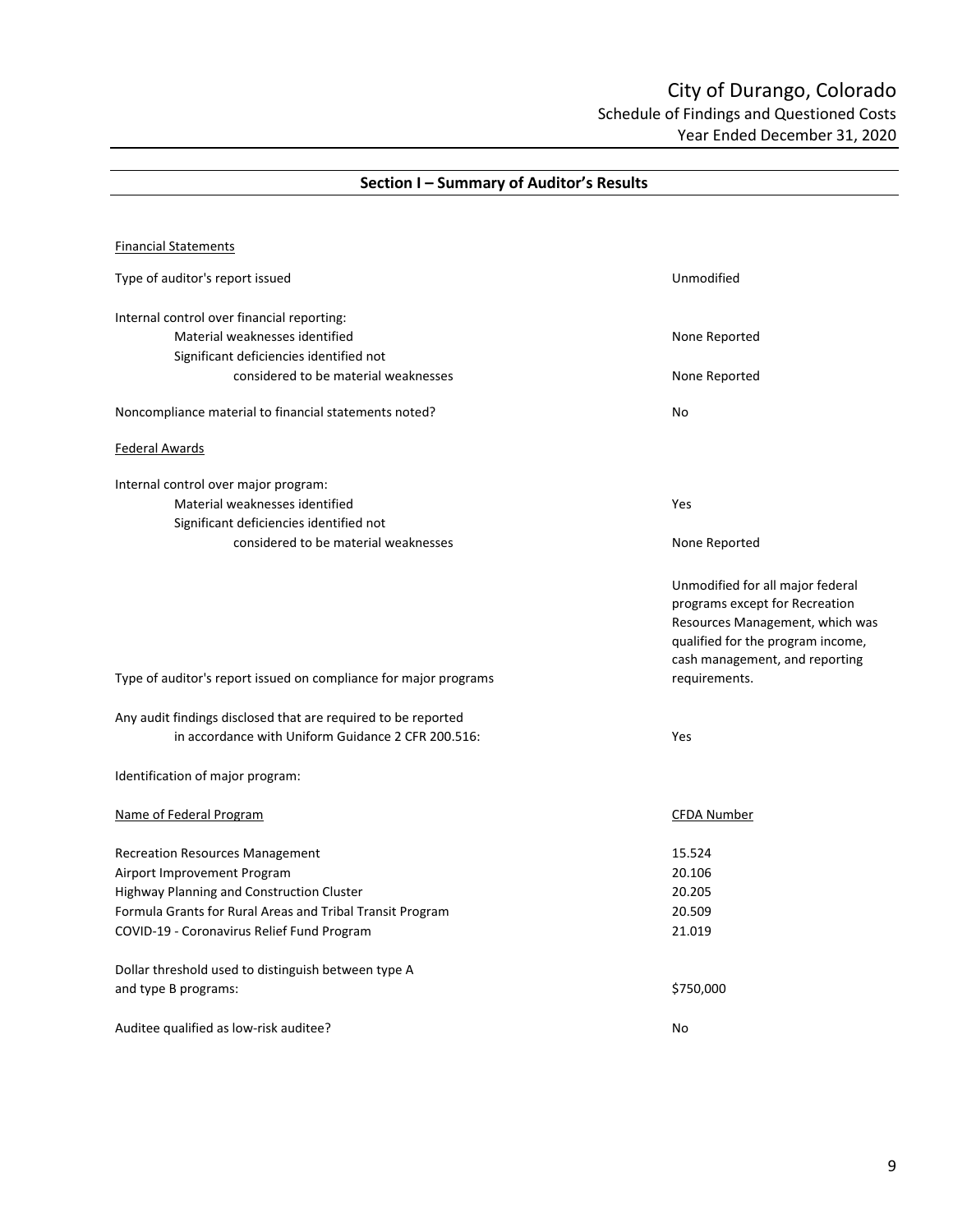**Section II – Financial Statement Findings**

No current year findings reported.